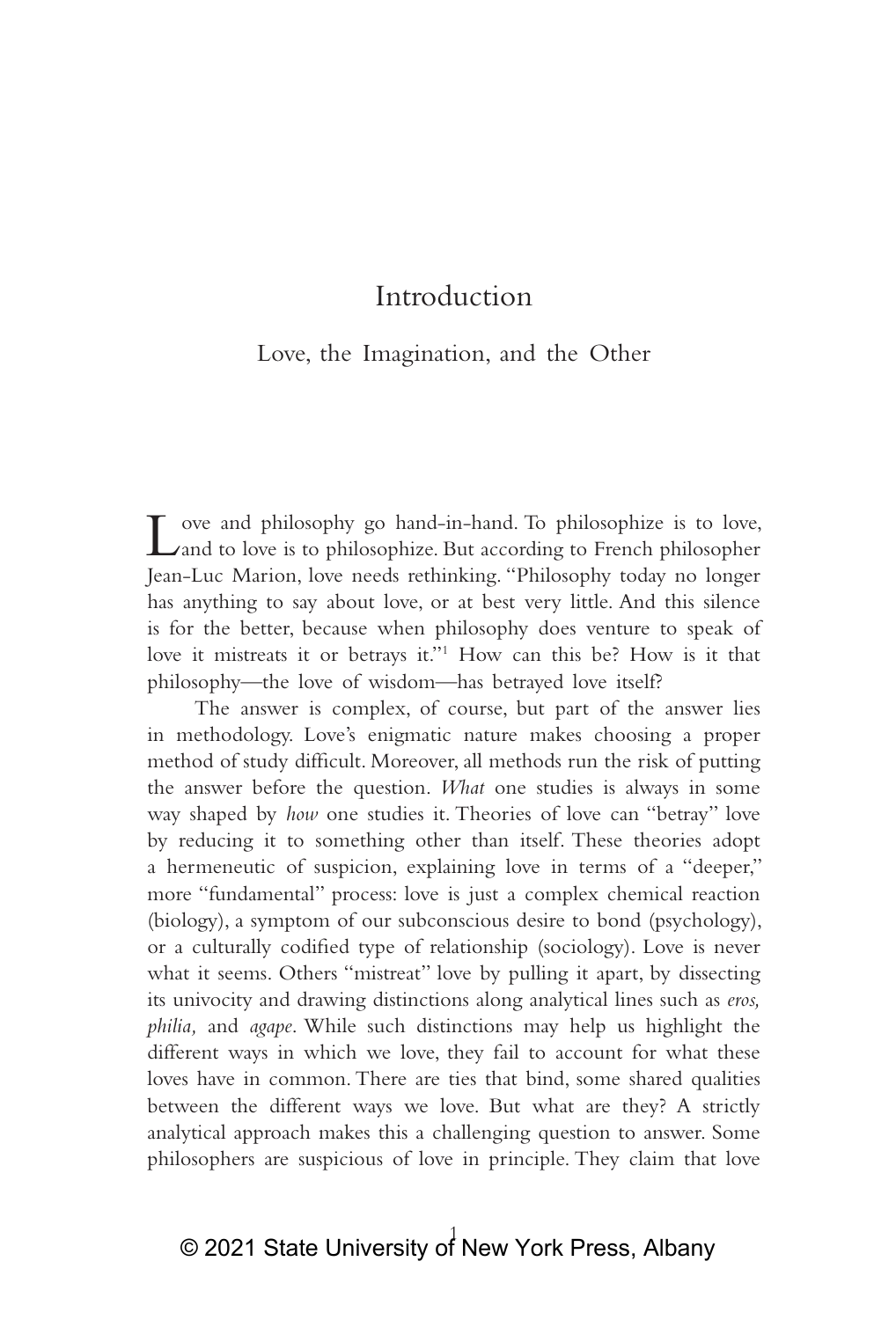is essentially an ideology, arising for example out of an underlying set of material conditions. Wary of oppressive, culturally constructed norms, they claim love does more to reinforce bourgeois power and capitalist values than to tell us something important about what it means to be human.

I don't mean to be crass. Each of these approaches makes a valuable contribution to our understanding of love. But Marion is right to suggest that empirical and analytical inquiries tend to restrict love to the parameters set down by the method, rather than allowing love to show itself on its own terms. We cannot avoid method, but we can acknowledge it, along with its limitations and concealments. Empiricism runs the risk of bowdlerizing love, stripping away parts of it as a truly *lived* experience in favor of a reductive explanation of its so-called underlying causes. Traditional philosophical analysis risks disassembling love in a way that hides its common structures. But love always seems to exceed these modes of inquiry. As Pascal says, it has a logic of its own. Part of what makes love so enigmatic is the *surplus* of experience and meaning it generates. Love resists totalization. As a result, there is always a tension between love and method because there is no one, correct way to explain it. Love is irreducible and, therefore, in a sense, unknowable.

And yet, Marion invites us to rethink love, to try and philosophize about it without mistreating it or betraying it. His is a welcome invitation. But to properly philosophize about love we must be sensitive to the implications of method and cautious when relying on accounts of love that explain it in terms of something other than itself. While there is indeed no one, perfect, way to approach the study of love, the philosophy of love must take seriously love *as it appears,* on its own terms, without explaining it away as a manifestation of some more basic condition. For these reasons, phenomenology is a preferred method because it begins and ends with things as they appear. It starts with life itself, and ends there too. It does not search for a source, but rather, examines what gives itself in experience. It asks, "How does love appear?" In this book I employ a phenomenological method to examine one, even more pointed, question: "How does the Other become the Beloved?" What interests me is the way in which love is marked by a radical particularity; that is, the way in which we encounter an Other and how the Other is "transformed" into someone unsubstitutable, someone whose presence seems to reorder the very

## © 2021 State University of New York Press, Albany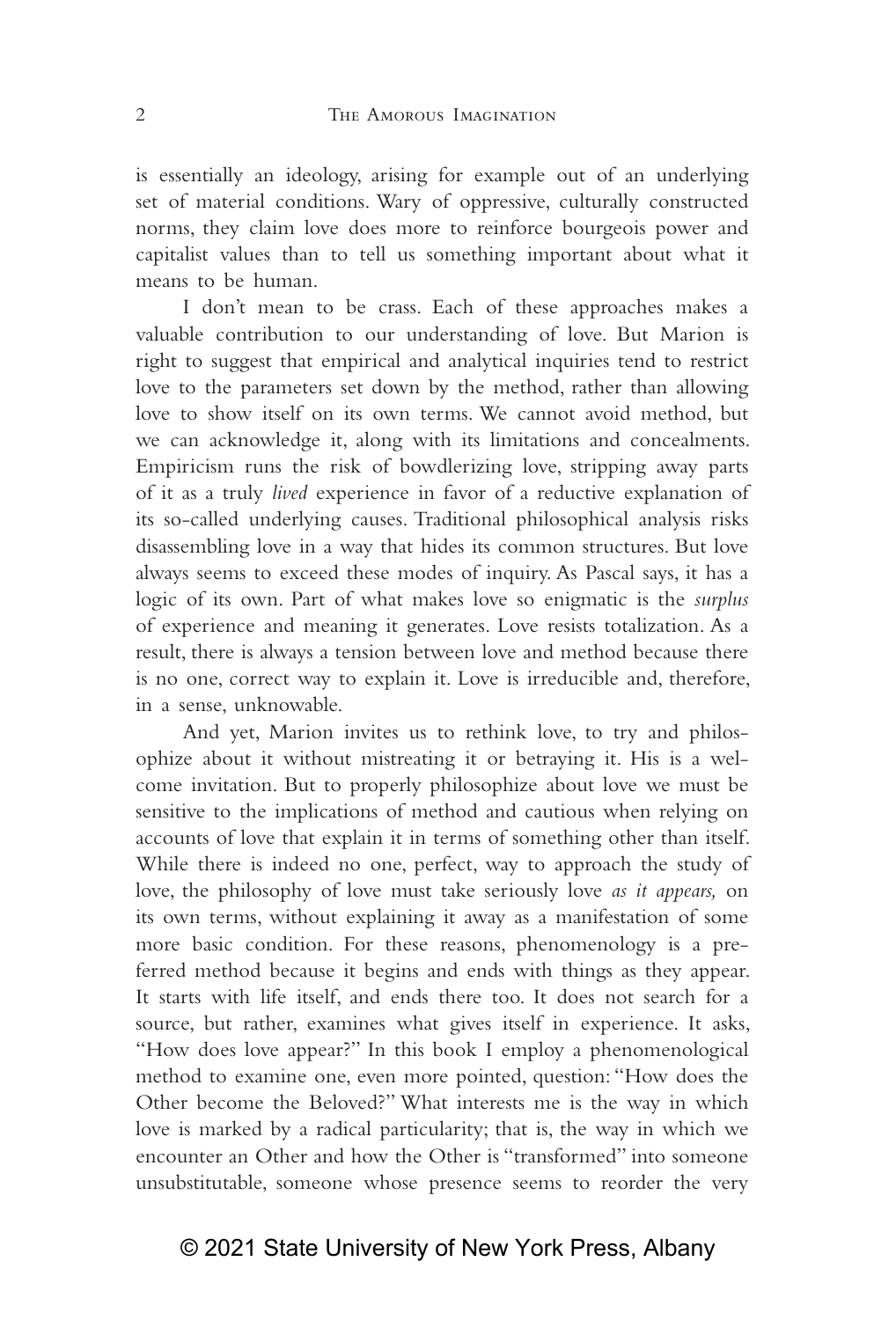way in which we experience life. How does *the* Other becomes *this*  Other?2 That is what I want to explore.

My hunch is that the imagination plays a large part in the answer to this question. The imagination is a powerful faculty and has received a lot of attention in the history of Western philosophy. Thinkers as ancient as Plato and as recent as Richard Kearney have analyzed the imagination's creative‑responsive capacity and its ability to engage in the hermeneutic activity of understanding, interpretation, and invention.<sup>3</sup> In this book, I want to build on the work other thinkers have done and develop what I call "the amorous imagination" as part of a hermeneutical phenomenology of love in order to show how love appears as an experience of radical particularity. Jean-Luc Marion's phenomenology is inspiring to me because of its careful attention to the way love appears, as a phenomenon in its own right. And his philosophical concepts are useful in developing a theory of the amorous imagination because of their sensitivity to experiences that exceed our cognitive intentionality. His accounts of givenness, the gifted (*l'adonné*), and the saturated phenomenon are especially useful in this regard. However, in Marion's description of love in *The Erotic Phenomenon* and, oddly, in spite of his own phenomenological concepts, he focuses too much on the lover's advance and does not fully explain the evental nature of the Beloved's givenness. Marion also mentions the need for an "endless hermeneutic" to respond to saturated phenomena but leaves the idea underdeveloped. Nevertheless, Marion's ideas, especially saturation and the endless hermeneutic, provide a generative opening for a fuller account of the amorous imagination.

Despite its strengths, Marion's phenomenology alone is insufficient to explain in detail the relationship between love and the imagination. For that, we need something more. We need to explore theories of the imagination that do not dismiss it as fancy but take seriously its role in constructing a world and imbuing it with meaning. We need thinkers like Stendhal, Novalis, William Wordsworth, and Percy Bysshe Shelley. We need the Romantics. Building on Kant's account of the productive imagination, the Romantics viewed the imagination as a powerful source of hermeneutical and creative activity. From the nexus of Marion's phenomenology and the Romantic imagination the central argument of this book emerges: *through the amorous imagination, the self‑as‑lover creatively responds to the saturating givenness of the Other‑as‑Be‑ loved, individuating her through an endless hermeneutic.*

#### © 2021 State University of New York Press, Albany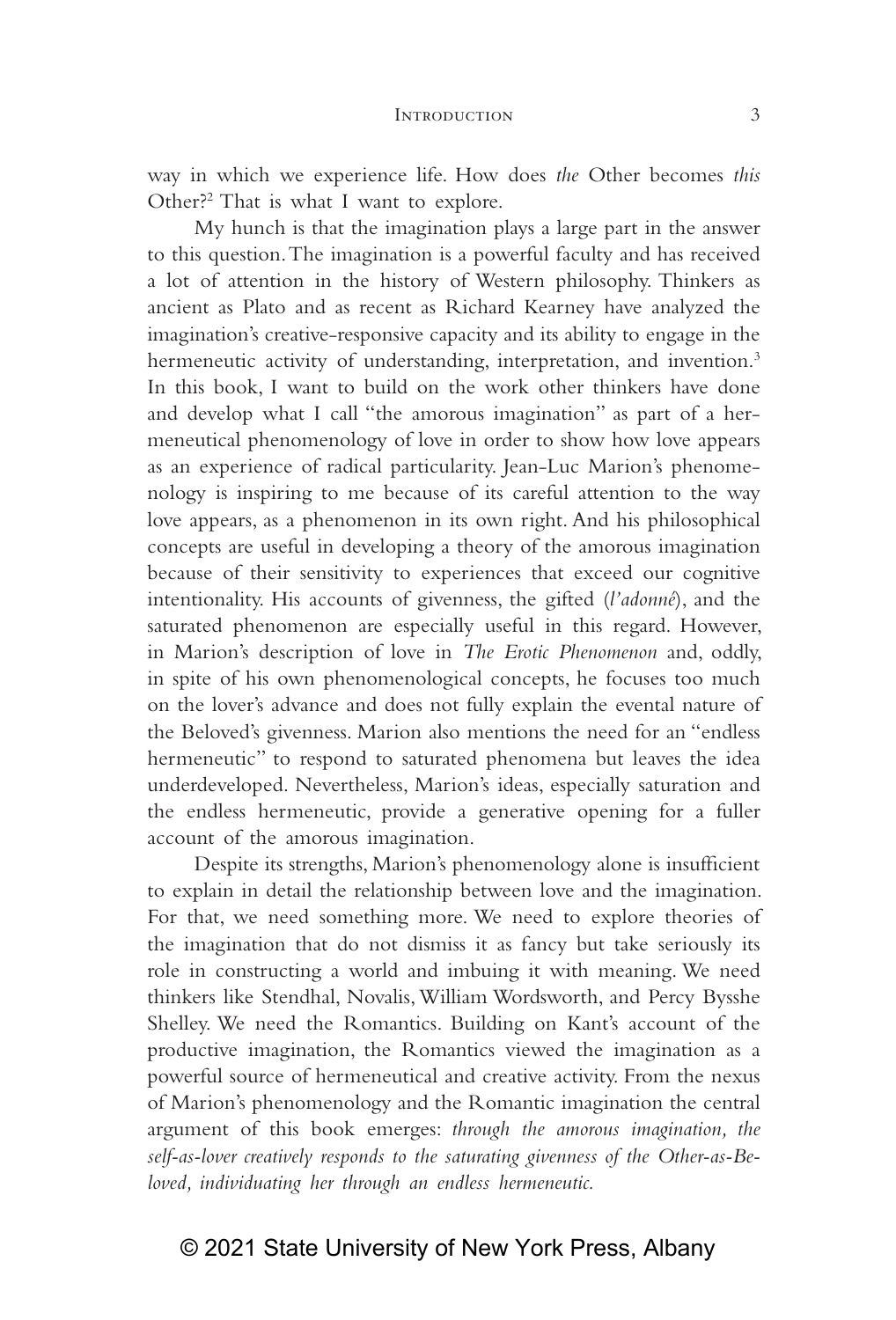Now is good time for a comment on my use of pronouns, and my positionality. All thinking happens from a specific location, and that location influences the way one writes, analyzes, considers, and prioritizes issues. Like any thinker, my position carries with it certain inescapable inflections, locutions, and assumptions. In the spirit of authentic engagement, I adopt an "ethics of vulnerability" in assessing my methodological decisions; that is, I acknowledge not only that I am writing from a gendered, racial, and economic position, but that this might well influence my phenomenological sense of structure and may even influence my sense that phenomenology takes precedence over hermeneutics. But as it stands (and given my positionality) it seems to me that there is indeed a phenomenological structure at play in the way in which the Other becomes the Beloved. I will at times use pronouns in describing that structure. Sometimes I will use "he" to refer to the self-as-lover and "she" to refer to the Other-as-Beloved. Sometimes I will reverse the pronouns. Sometimes I will use the same gendered pronouns to describe both the lover and Beloved. Whatever the combination, I do not mean to imply any priority, legitimacy, or value to specific gender combinations. Love is not a heteronormative phenomenon. In places where my use of pronouns seems problematic, I hope that for the reader my word choice does not detract from my overall argument. The best each of us can do is acknowledge our own positionality, its implications and its limits, and then launch into our exploration.

Let us return then to the idea of "individuation" and clarify its meaning. By "individuation" I mean the process by which an Other comes to appear with such radical particularity that she is rendered unsubstitutable for the self who receives her, as a phenomenon. The individuated Other stands out from the milieu of all Others. She appears distinct, arriving with all her "thisness," all her *haccaeitas,* such that no Other could be this Other, no Other could be confused with or replace her. Her specificity denies anonymity. The individuated Other does not appear as an abstract, universal, or unnamed call. The term *individuation* means to capture the phenomenological fact that the Beloved appears differently to me than the stranger. She appears as radically unsubstitutable.

It may be helpful to distinguish between other uses of the term "individuation" to fully explain my use of the term. Some thinkers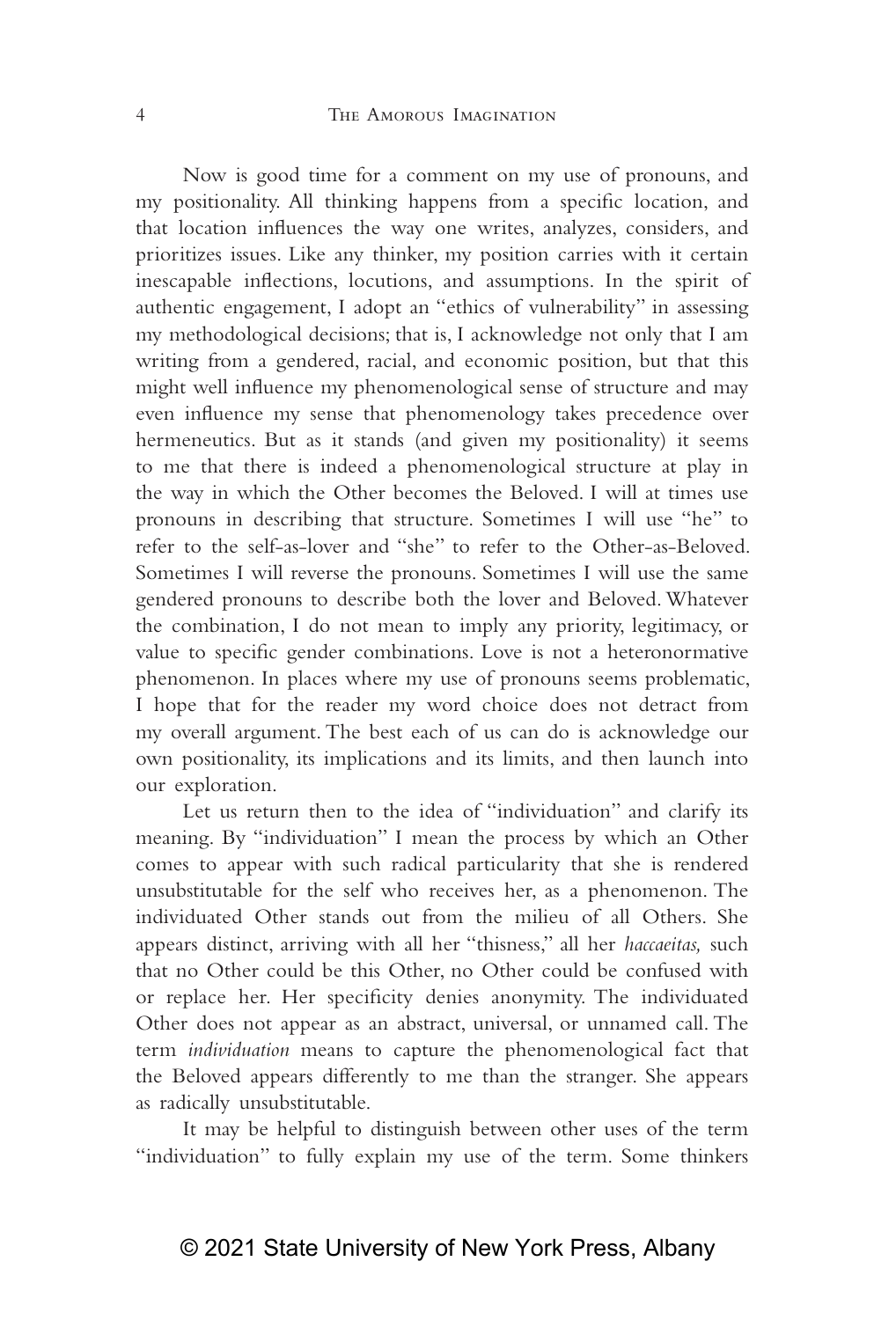#### INTRODUCTION 5

(Emmanuel Levinas, for example) use the word individuation to describe the way in which the self comes to stand out from or apart from all that is; that is, from the "world," the  $il \gamma a$ , being itself, etc. For these thinkers, the self is individuated when she becomes a separate subject. I am not using the term "individuation" in this sense. Other thinkers use the term "individuation" to describe a kind of human flourishing. For example, many Romantics argued that to be "fully human" was to be "fully individuated" in the sense that one was free to express oneself in a genuine, authentic manner. This is not the sense in which I use the term, either. I use "individuation" according to a phenomenological register in order to describe the way in which an Other appears with such a radical particularity that she cannot be substituted for any Other; that she is unique, irreplaceable, specific, and distinct from all Others. In love, this sense of individuation plays out in at least two ways. First, the Other-as-Beloved is individuated through the amorous event and the hermeneutic engagement of the amorous imagination. Second, the lover is individuated as lover insofar as he encounters the amorous event and participates in the endless hermeneutic. In these two phenomenological senses the Other and the self appear to one another as a radical particularity. My goal in this book is to describe how all of that happens.

My account of the amorous imagination relies on three central claims. First, the amorous imagination answers the question of how the Other becomes the Beloved. Second, the amorous imagination highlights something that is missing in Marion's account of the erotic phenomenon; namely, that love emerges not only because of the lover's advance but also because of the evental nature of the Beloved's givenness, which calls for an imaginative response. Third, a phenomenology of the amorous imagination constitutes a substantive unpacking of the endless hermeneutic Marion signals toward in his work on saturated phenomena. In support of my thesis and these three assertions, this book takes the following structure.

Chapter 1, "The Philosophy of Love: A New Opening," provides a roadmap of the overall argument, explaining in detail why phenomenology is a more appropriate method for the task at hand than other methods (such as empiricism), and provides some important context for understanding how philosophy has traditionally approached the topic of love. I briefly discuss the history of the philosophy of love

#### © 2021 State University of New York Press, Albany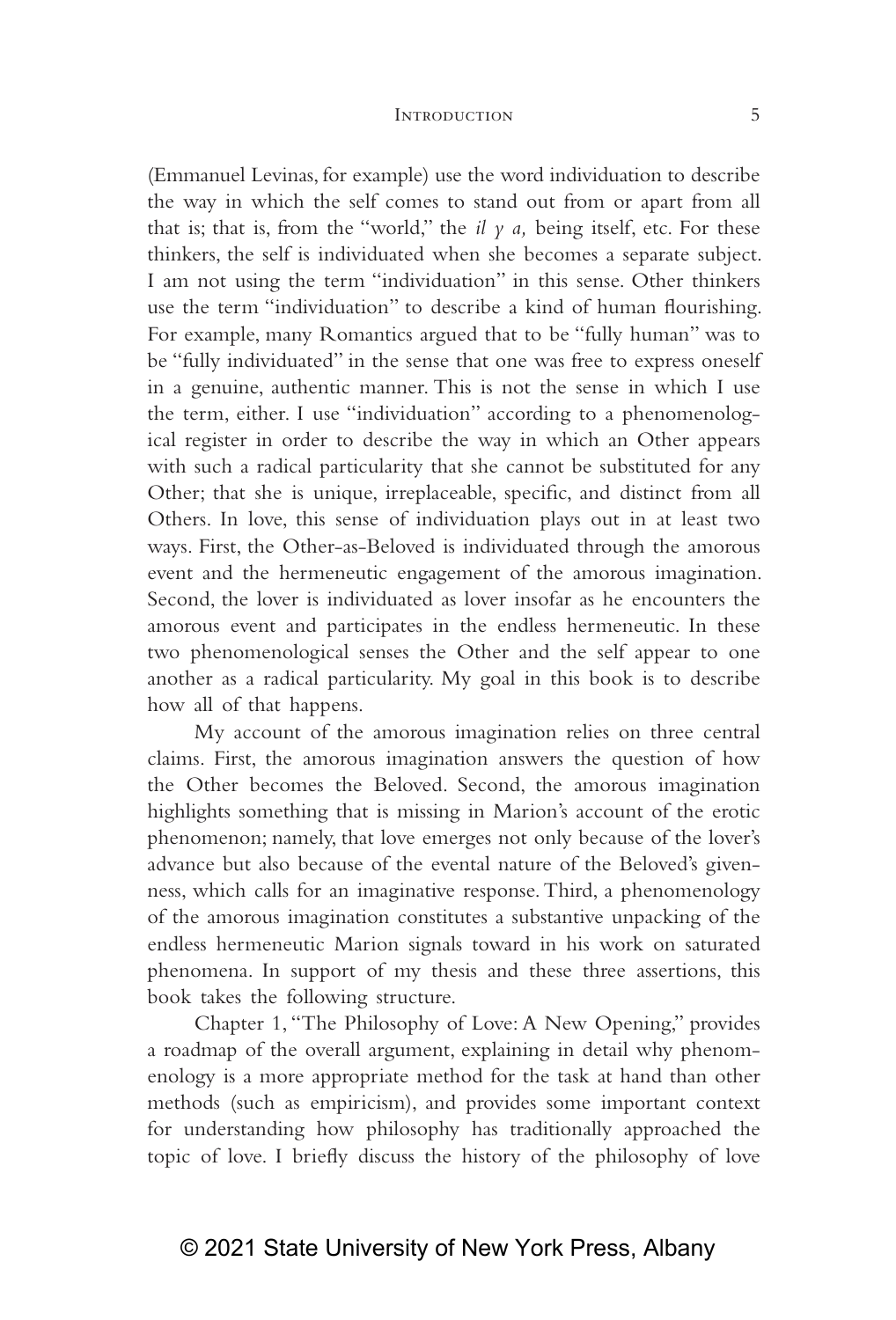and explain why the typology of *eros, philia,* and *agape* is an inadequate framework for an analysis of love, and why a hermeneutical phenomenology is better equipped to examine love "as it appears." I then go on to explain the role Romanticism plays in an account of love; namely, that it introduces the imagination into the conversation and opens a line of inquiry inviting an analysis of the role the imagination plays in individuation. After a few examples of "early versions" of the amorous imagination in Romantic thought, the chapter provides a survey of phenomenology to demonstrate the different ways philosophers have used the method to illuminate aspects of lived, human experience.

Chapter 2, "The Lovers Emerge: Marion, Saturation, and Individuation," outlines Jean‑Luc Marion's phenomenology, noting its limitations but focusing on its generative openings, in order to lay the groundwork for a phenomenological account of how the Other is individuated through the amorous imagination. I explain Marion's phenomenological concepts of givenness, the gifted (*l'adonné*), and the saturated phenomenon and explore their usefulness in analyzing love and the imagination. The chapter also provides a detailed analysis of Marion's account of individuation in *The Erotic Phenomenon*, highlighting parts of his description that are most compelling and identifying less-convincing descriptions that seem either to leave something important out of the picture (i.e., the imagination) or call for further development (i.e., the endless hermeneutic). The chapter ends by accepting Marion's invitation to explore the process of individuation and claiming that a phenomenology of love should include a fuller account of the endless hermeneutic and the role the imagination plays in transforming the Other into the Beloved.

Chapter 3, "From *The* Other to *This* Other," conducts a focused study of the imagination in order to examine the central role it plays in individuating the Other. It explores five key features of the imagination—its productive and reproductive capacities, its creative-responsive activity, its hermeneutical structure, its embodiment, and its unique mode of consciousness—and describes how they work in tandem to individuate. Anticipating objections that such an account focuses too heavily on the imagination as a purely mental activity, I provide a brief phenomenological description of the enfleshed imagination and argue that the fact of the imagination's embodiment supports the thesis that the amorous imagination is a hermeneutical, individuating faculty.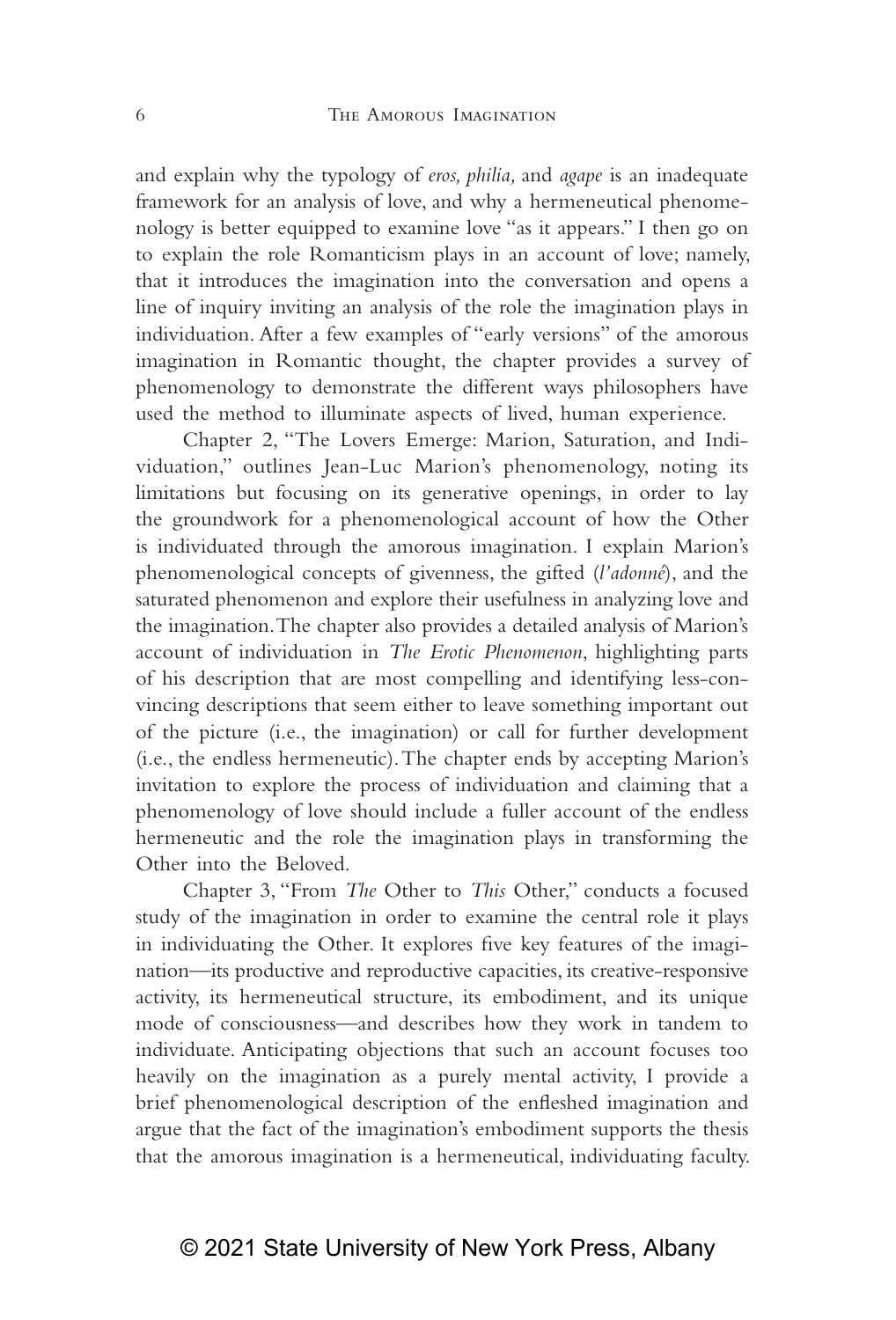#### INTRODUCTION 7

While the imagination may individuate other Others (friends, family, etc.) the focus of this study is on the Beloved.

Chapter 4, "The Amorous Event and the Endless Hermeneutic," brings together the discussions of Marion and the imagination and returns to the thesis that the amorous imagination is the site of the endless hermeneutic, a hermeneutic that serves to individuate the Other-as-Beloved. Marion's account of the erotic phenomenon overemphasizes the lover's advance and underemphasizes the Beloved's saturation. Drawing upon the previous discussion of the imagination's power to individuate, I argue that a phenomenology of love should describe the saturated phenomenon of "the amorous event" as well as the endless hermeneutic, both of which implicate the amorous imagination. The chapter details the structure of the amorous event, which is given as a call, response, and distance and separation and then examines what an endless hermeneutic might look like, concluding that the amorous event invokes the amorous imagination.

Chapter 5, "Toward a Phenomenology of the Amorous Imagination," provides a phenomenological sketch of the amorous imagination as the individuating site of the endless hermeneutic. Where the preceding discussion identified *the fact that* the amorous imagination is at play with and responds to the amorous event, my phenomenological sketch provides a descriptive account of *how* the amorous imagination individuates. Chapter 5 provides a catalogue of features of the amorous imagination, such as its productive capacity, its narrative function, its impressional affectivity, and the structure of amorous imaginings themselves, in order to show how, through the amorous imagination, the lovers participate in an individuating, endless hermeneutic.

Chapter 6, "The Dark Side of Love," explores the ways in which love can be distorted, suppressed, negated, or misapprehended when the imagination goes too far. It looks closely at the problems of solipsism, narcissism, idolatry, violence, and death as dramatized in medieval and Greek mythology and Romantic literature, as well as some ideas on how love can avoid these dangers.

By the end of the book I hope to have shown something of the relationship between love and the imagination. The degree to which I am "right" about that relationship will turn more on whether my descriptions resonate with the reader than whether my arguments are cogent or convincing. As a phenomenologist, my intention is not